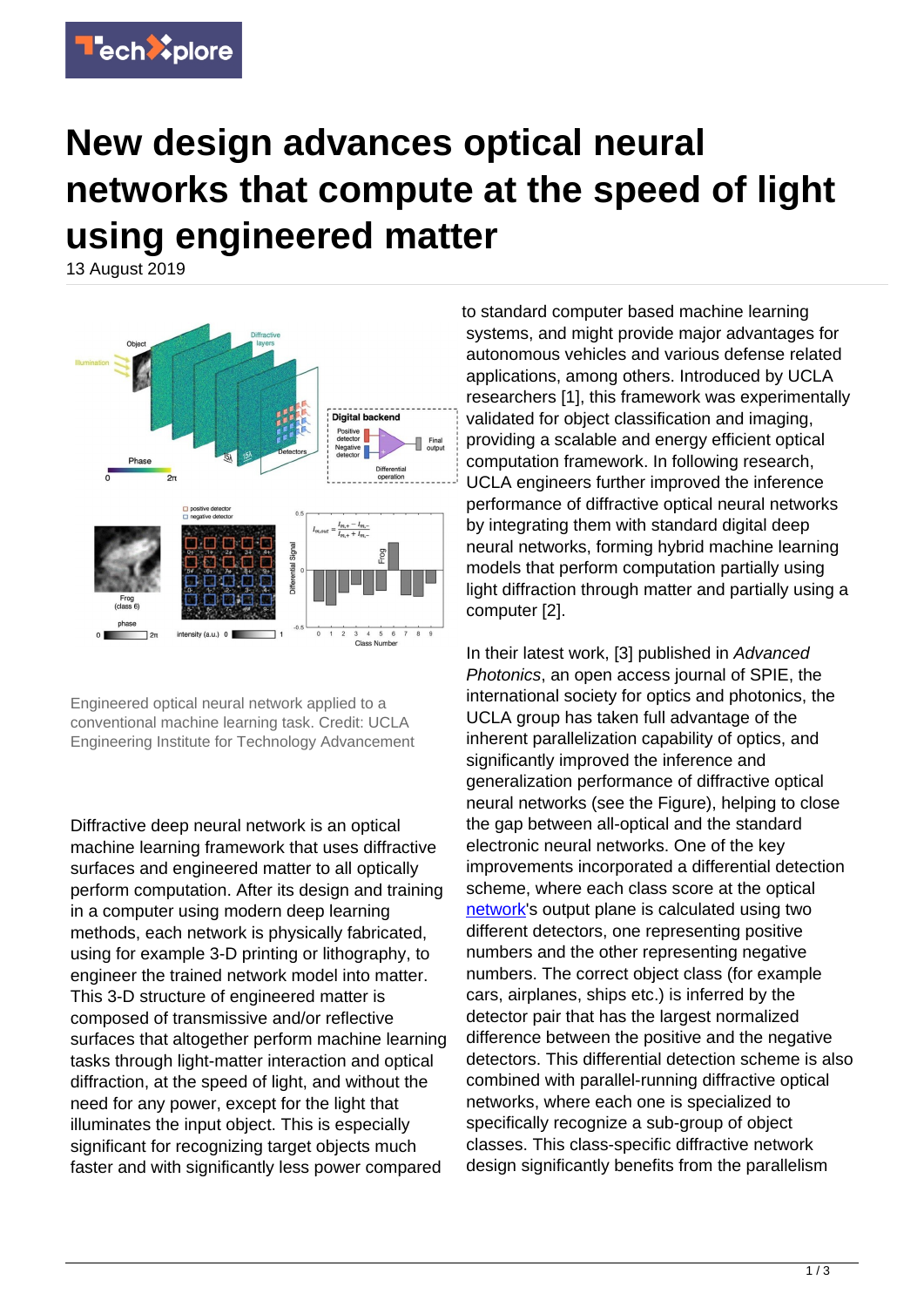

and the scalability of optical systems, forming parallel light paths within 3-D engineered matter to NSF and HHMI. separately compute the class scores of different types of objects.

These new design strategies achieved unprecedented levels of inference accuracy for alloptical neural network based machine learning. For example, in one implementation UCLA researchers numerically demonstrated blind testing accuracies of 98.59%, 91.06% and 51.44% for the recognition of the images of hand-written digits, fashion products, and CIFAR-10 grayscale image dataset (composed of airplanes, cars, birds, cats, deer, dogs, frogs, horses, ships, and trucks), respectively [3]. For comparison, these inference results come close to the performance of some of the earlier generations of all-electronic deep neural networks, for example, LeNet, which achieves classification accuracies of 98.77%, 90.27%, and 55.21% corresponding to the same datasets, respectively. More recent electronic neural network designs, such as ResNet, achieve much better performance, still leaving a gap between the performances of alloptical and electronic neural networks. This gap, however, is balanced by important advantages provided by all-optical neural networks, such as the power requirement of passive optical networks that

This research was supported by the Koç Group,

## **More information:**

- 1. All-Optical Machine Learning Using Diffractive Deep Neural Networks, Science, [DOI: 10.1126/science.aat8084](https://doi.org/10.1126/science.aat8084) (2018).
- 2. Analysis of Diffractive Optical Neural Networks and Their Integration with Electronic Neural Networks, **IEEE Journal of Selected Topics in Quantum Electronics** [DOI:](https://ieeexplore.ieee.org/document/8732486) [10.1109/JSTQE.2019.2921376](https://ieeexplore.ieee.org/document/8732486) (2019).
- 3. Class-specific Differential Detection in Diffractive Optical Neural Networks Improves Inference Accuracy, **Advanced Photonics** (2019) [DOI:](http://dx.doi.org/10.1117/1.AP.1.4.046001) [10.1117/1.AP.1.4.046001](http://dx.doi.org/10.1117/1.AP.1.4.046001)

inference speed, scalability, parallelism and the low-Technology Advancement utilize engineered matter to compute through diffraction of light. Provided by UCLA Engineering Institute for

This research was led by Dr. Aydogan Ozcan who is a Chancellor's Professor of electrical and computer engineering at UCLA, and an associate director of the California NanoSystems Institute (CNSI). The other authors of this work are graduate students Jingxi Li, Deniz Mengu and Yi Luo, as well as Dr. Yair Rivenson, an adjunct Professor of Electrical and Computer Engineering at UCLA.

"Our results provide a major advancement to bring optical neural network-based low power and lowlatency solutions for various machine learning applications," said Prof. Ozcan. Moreover, these systematic advances in diffractive optical network designs might bring us a step closer to the development of next generation, task-specific and intelligent computational camera systems.